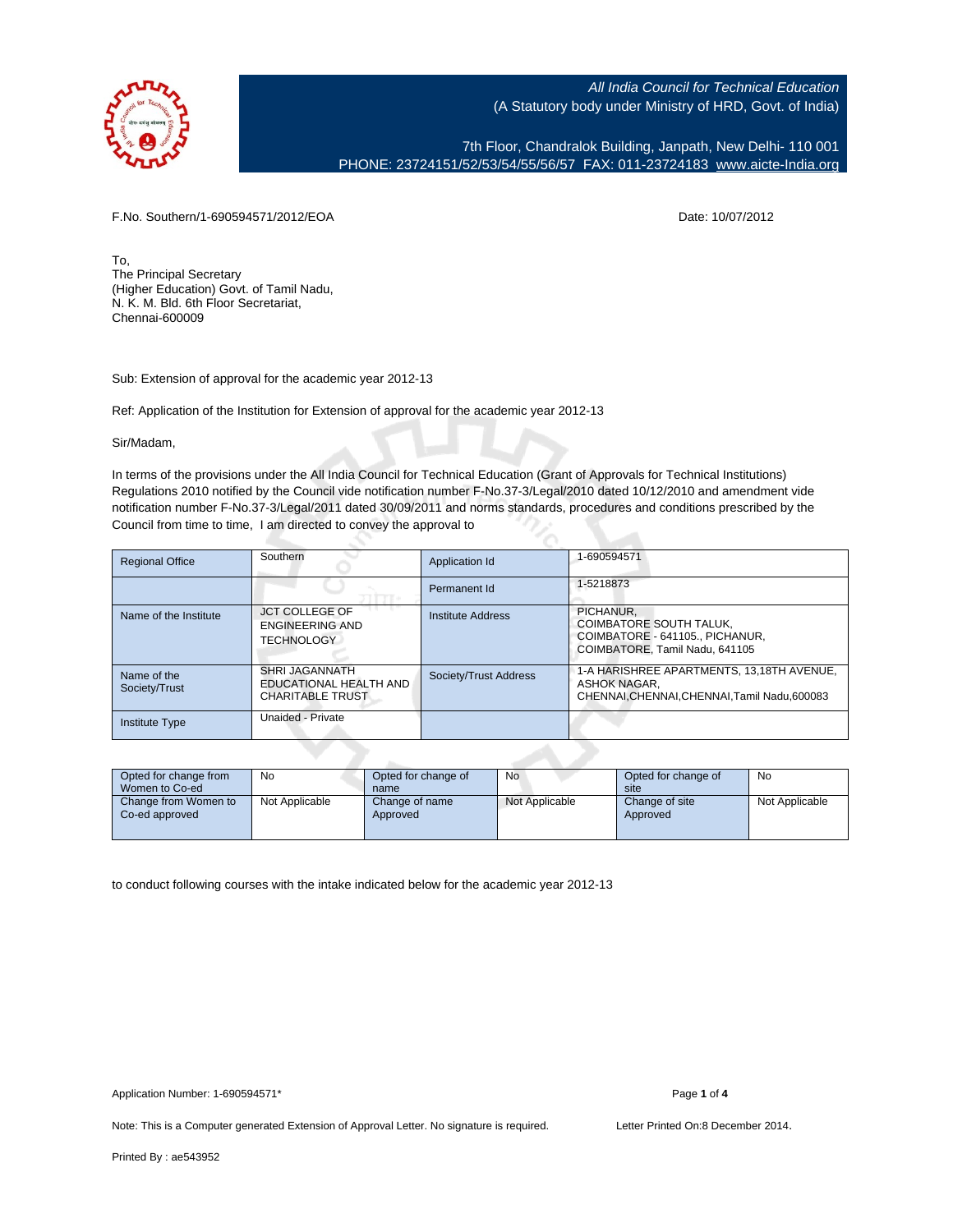

7th Floor, Chandralok Building, Janpath, New Delhi- 110 001 PHONE: 23724151/52/53/54/55/56/57 FAX: 011-23724183 [www.aicte-India.org](http://www.aicte-India.org)

| Application Id: 1-690594571<br>Program                | Shift     | Level                                | Course                                                               | Full/Part Time                     | <b>Affiliating Body</b>          | Intake 2011-12 | Intake Approved for<br>12-13 | $\overline{g}$ | $rac{O}{P}$ | Foreign Collaboration |
|-------------------------------------------------------|-----------|--------------------------------------|----------------------------------------------------------------------|------------------------------------|----------------------------------|----------------|------------------------------|----------------|-------------|-----------------------|
|                                                       |           |                                      |                                                                      |                                    |                                  |                |                              |                |             |                       |
| <b>ENGINEERING</b><br>AND<br><b>TECHNOLOGY</b>        | 1st Shift | <b>UNDER</b><br><b>GRADUATE</b>      | <b>CIVIL</b><br><b>ENGINEERING</b>                                   | <b>FULL</b><br><b>TIME</b>         | ANNA UNIVERSITY<br>OF TECHNOLOGY | 60             | 60                           | No             | No          | No                    |
| <b>ENGINEERING</b><br>AND<br><b>TECHNOLOGY</b>        | 1st Shift | <b>UNDER</b><br><b>GRADUATE</b>      | <b>COMPUTER</b><br><b>SCIENCE AND</b><br><b>ENGINEERING</b>          | <b>FULL</b><br><b>TIME</b><br>nge. | ANNA UNIVERSITY<br>OF TECHNOLOGY | 60             | 60                           | No             | No          | No                    |
| <b>ENGINEERING</b><br>AND<br><b>TECHNOLOGY</b>        | 1st Shift | <b>UNDER</b><br><b>GRADUATE</b>      | <b>ELECTRONICS</b><br>&<br><b>COMMUNICATI</b><br>ON ENGG             | <b>FULL</b><br><b>TIME</b>         | ANNA UNIVERSITY<br>OF TECHNOLOGY | 60             | 120                          | No             | No          | No                    |
| <b>ENGINEERING</b><br>AND<br><b>TECHNOLOGY</b>        | 1st Shift | <b>UNDER</b><br><b>GRADUATE</b><br>œ | <b>MECHANICAL</b><br><b>ENGINEERING</b>                              | <b>FULL</b><br>TIME                | ANNA UNIVERSITY<br>OF TECHNOLOGY | 120            | 120                          | No             | No          | No                    |
| <b>ENGINEERING</b><br><b>AND</b><br><b>TECHNOLOGY</b> | 1st Shift | <b>UNDER</b><br><b>GRADUATE</b>      | <b>ELECTRICAL</b><br>AND<br><b>ELECTRONICS</b><br><b>ENGINEERING</b> | <b>FULL</b><br><b>TIME</b>         | ANNA UNIVERSITY<br>OF TECHNOLOGY | 60             | 60                           | <b>No</b>      | <b>No</b>   | <b>No</b>             |
| <b>ENGINEERING</b><br>AND<br><b>TECHNOLOGY</b>        | 1st Shift | <b>UNDER</b><br><b>GRADUATE</b>      | PETROCHEMIC<br>AL<br><b>ENGINEERING</b>                              | <b>FULL</b><br>TIME                | ANNA UNIVERSITY<br>OF TECHNOLOGY | 60             | 60                           | No             | No          | No                    |
| <b>ENGINEERING</b><br>AND<br><b>TECHNOLOGY</b>        | 1st Shift | <b>UNDER</b><br><b>GRADUATE</b>      | <b>AUTOMOBILE</b><br><b>ENGINEERING</b>                              | <b>FULL</b><br><b>TIME</b>         | ANNA UNIVERSITY<br>OF TECHNOLOGY | $\mathbf 0$    | 60                           | No             | No          | No                    |
| <b>ENGINEERING</b><br><b>AND</b><br><b>TECHNOLOGY</b> | 1st Shift | <b>POST</b><br><b>GRADUATE</b>       | <b>ENGINEERING</b><br><b>DESIGN</b>                                  | <b>FULL</b><br><b>TIME</b>         | ANNA UNIVERSITY<br>OF TECHNOLOGY | $\mathbf 0$    | 18                           | No             | No          | No                    |
| <b>ENGINEERING</b><br>AND<br><b>TECHNOLOGY</b>        | 1st Shift | POST<br><b>GRADUATE</b>              | <b>POWER</b><br><b>ELECTRONICS</b><br>AND DRIVES                     | <b>FULL</b><br><b>TIME</b>         | ANNA UNIVERSITY<br>OF TECHNOLOGY | 0              | 18                           | No             | No          | No                    |

Application Number: 1-690594571\* Page **2** of **4**

Note: This is a Computer generated Extension of Approval Letter. No signature is required. Letter Printed On:8 December 2014.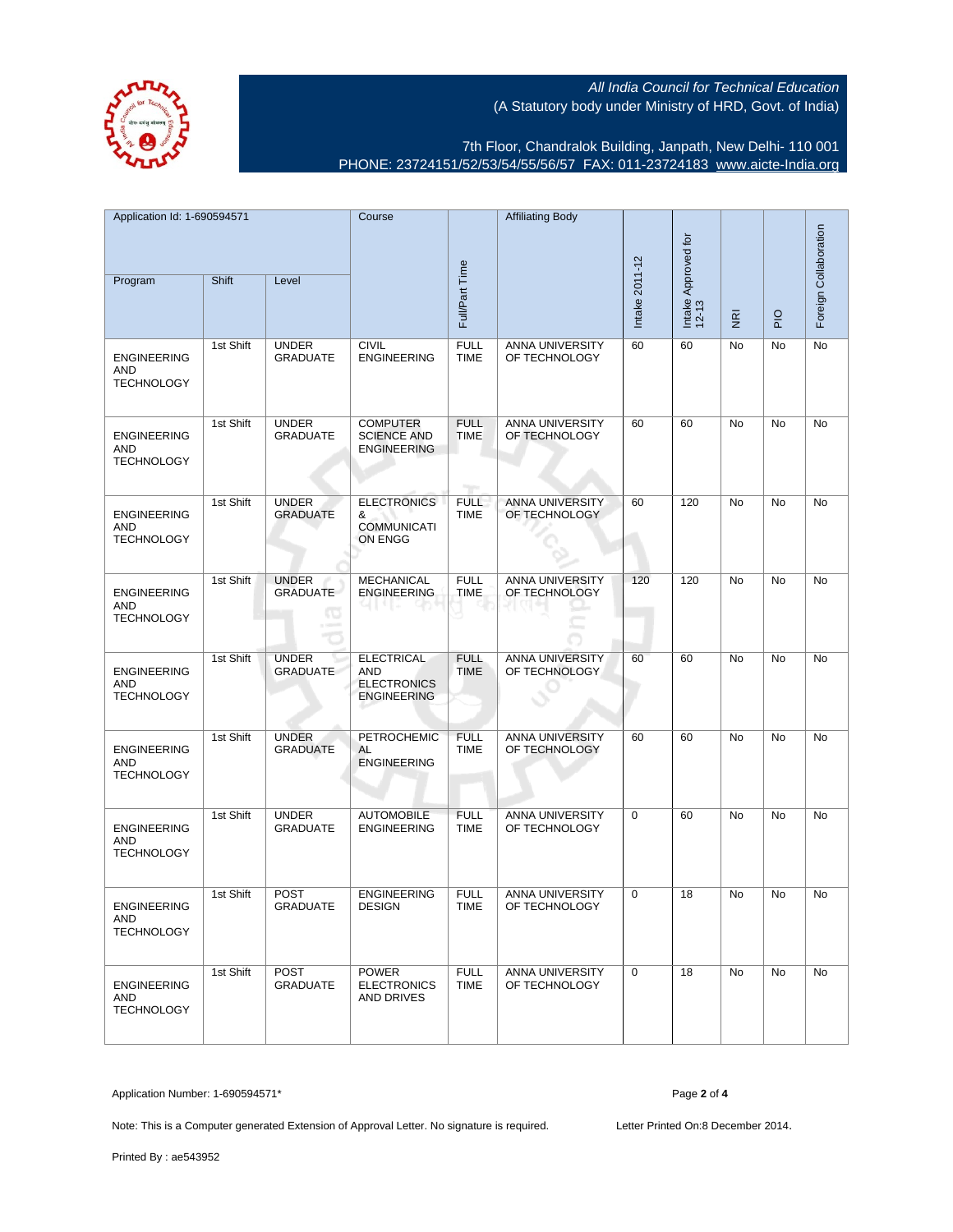

7th Floor, Chandralok Building, Janpath, New Delhi- 110 001 PHONE: 23724151/52/53/54/55/56/57 FAX: 011-23724183 [www.aicte-India.org](http://www.aicte-India.org)

The above mentioned approval is subject to the condition that JCT COLLEGE OF ENGINEERING AND TECHNOLOGY shall follow and adhere to the Regulations, guidelines and directions issued by AICTE from time to time and the undertaking / affidavit given by the institution along with the application submitted by the institution on portal.

In case of any differences in content in this Computer generated Extension of Approval Letter, the content/information as approved by the Executive Council / General Council as available on the record of AICTE shall be final and binding.

Strict compliance of Anti-Ragging Regulation:- Approval is subject to strict compliance of provisions made in AICTE Regulation notified vide F. No. 37-3/Legal/AICTE/2009 dated July 1, 2009 for Prevention and Prohibition of Ragging in Technical Institutions. In case Institution fails to take adequate steps to Prevent Ragging or fails to act in accordance with AICTE Regulation or fails to punish perpetrators or incidents of Ragging, it will be liable to take any action as defined under clause 9(4) of the said Regulation.

> **(Dr. Kuncheria P. Isaac)** Member Secretary, AICTE

## Copy to:

- **1. The Regional Officer,** All India Council for Technical Education Shastri Bhawan 26, Haddows Road Chennai - 600 006, Tamil Nadu
- **2. The Director Of Technical Education,** Tamil Nadu
- **3. The Registrar,** ANNA UNIVERSITY OF TECHNOLOGY
- **4. The Principal / Director,** JCT COLLEGE OF ENGINEERING AND TECHNOLOGY PICHANUR, COIMBATORE SOUTH TALUK, COIMBATORE - 641105., PICHANUR,COIMBATORE, Tamil Nadu,641105
- **5. The Secretary / Chairman,** SHRI JAGANNATH EDUCATIONAL HEALTH AND CHARITABLE TRUST 1-A HARISHREE APARTMENTS, 13,18TH AVENUE, ASHOK NAGAR, CHENNAI, CHENNAI,CHENNAI, Tamil Nadu,600083

**6. Guard File(AICTE)**

Application Number: 1-690594571\* Page **3** of **4**

Note: This is a Computer generated Extension of Approval Letter. No signature is required. Letter Printed On:8 December 2014.